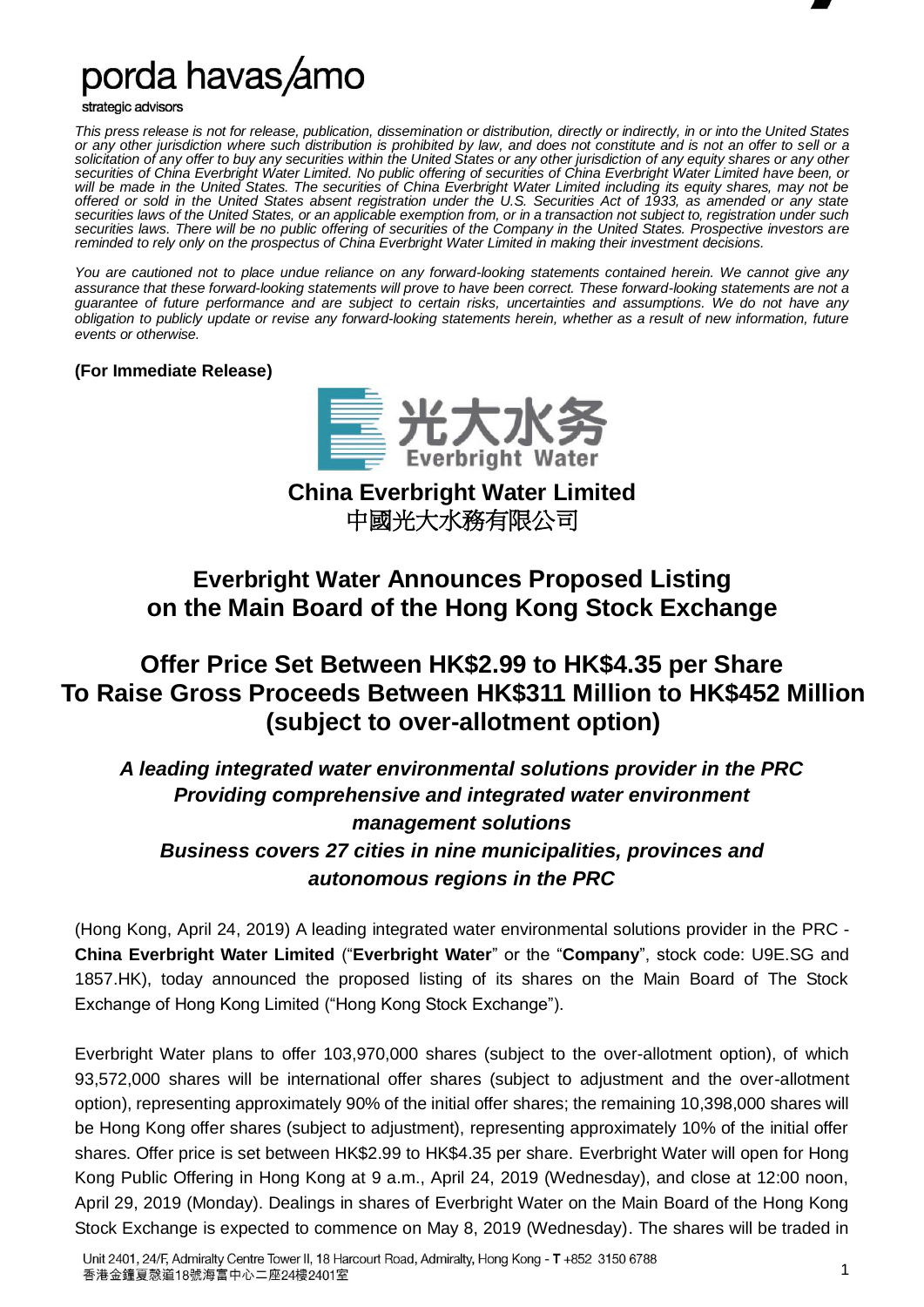board lot of 1,000 shares each. The Company's stock code will be 1857.

- China International Capital Corporation Hong Kong Securities Limited and China Everbright Capital Limited are the Joint Sponsors.
- China International Capital Corporation Hong Kong Securities Limited and China Everbright Securities (HK) Limited are the Joint Representatives.
- China International Capital Corporation Hong Kong Securities Limited, China Everbright Securities (HK) Limited and CEB International Capital Corporation Limited are the Joint Global Coordinators.
- China International Capital Corporation Hong Kong Securities Limited, China Everbright Securities (HK) Limited, CEB International Capital Corporation Limited, ABCI Capital Limited, CMB International Capital Limited and Shenwan Hongyuan Securities (H.K.) Limited are the Joint Bookrunners.
- China International Capital Corporation Hong Kong Securities Limited, China Everbright Securities (HK) Limited, CEB International Capital Corporation Limited, ABCI Securities Company Limited, CMB International Capital Limited and Shenwan Hongyuan Securities (H.K.) Limited are the Joint Lead Managers.

Everbright Water is a leading integrated water environmental solutions provider in the PRC, providing a comprehensive range of environmental water services. The Company's business spans wastewater treatment, water environment treatment, integrated utilization of water resources and water ecological protection. According to Frost & Sullivan, the Company is the largest Central State-Owned Enterprise operating in the wastewater treatment industry in the PRC, as well as the third largest wastewater treatment service provider in the Bohai Economic Rim in terms of treatment capacity in 2017. Everbright Water is also one of the top 10 integrated water resources solutions providers in the PRC in terms of 2017 market share, and one of only three companies in the PRC that was ranked in the top 10 in both the municipal wastewater treatment market and the water environment management market in 2017. Everbright Water is listed on the Mainboard of Singapore Exchange Securities Trading Limited.

Everbright Water offers comprehensive and integrated water environment management solutions to the customers, including municipal and industrial wastewater treatment, sludge treatment and disposal, water environment treatment, sponge city construction, reusable water, wastewater heat source pump, leachate treatment, research and development of water environment technologies and engineering construction. As at April 15, 2019, Everbright Water had a scalable project portfolio of an aggregate of 94 wastewater treatment projects, 6 water environment treatment projects and 11 other projects in 27 cities in nine municipalities, provinces and autonomous regions in the PRC. The Company has built a nationwide network of projects across the PRC, encompassing East, Central, South, North and Northeast China, including Beijing, Jiangsu, Shandong, Shaanxi, Henan, Hubei, Liaoning and Guangxi Zhuang Autonomous Region and Inner Mongolia Autonomous Region. The Company focused the operations in major cities in these provinces, in particular within the Bohai Economic Rim and the Yangtze River Delta Region, which generally have higher population density, more extensive economic development, higher per capita income and therefore present attractive opportunities and significant demand for better management of water resources.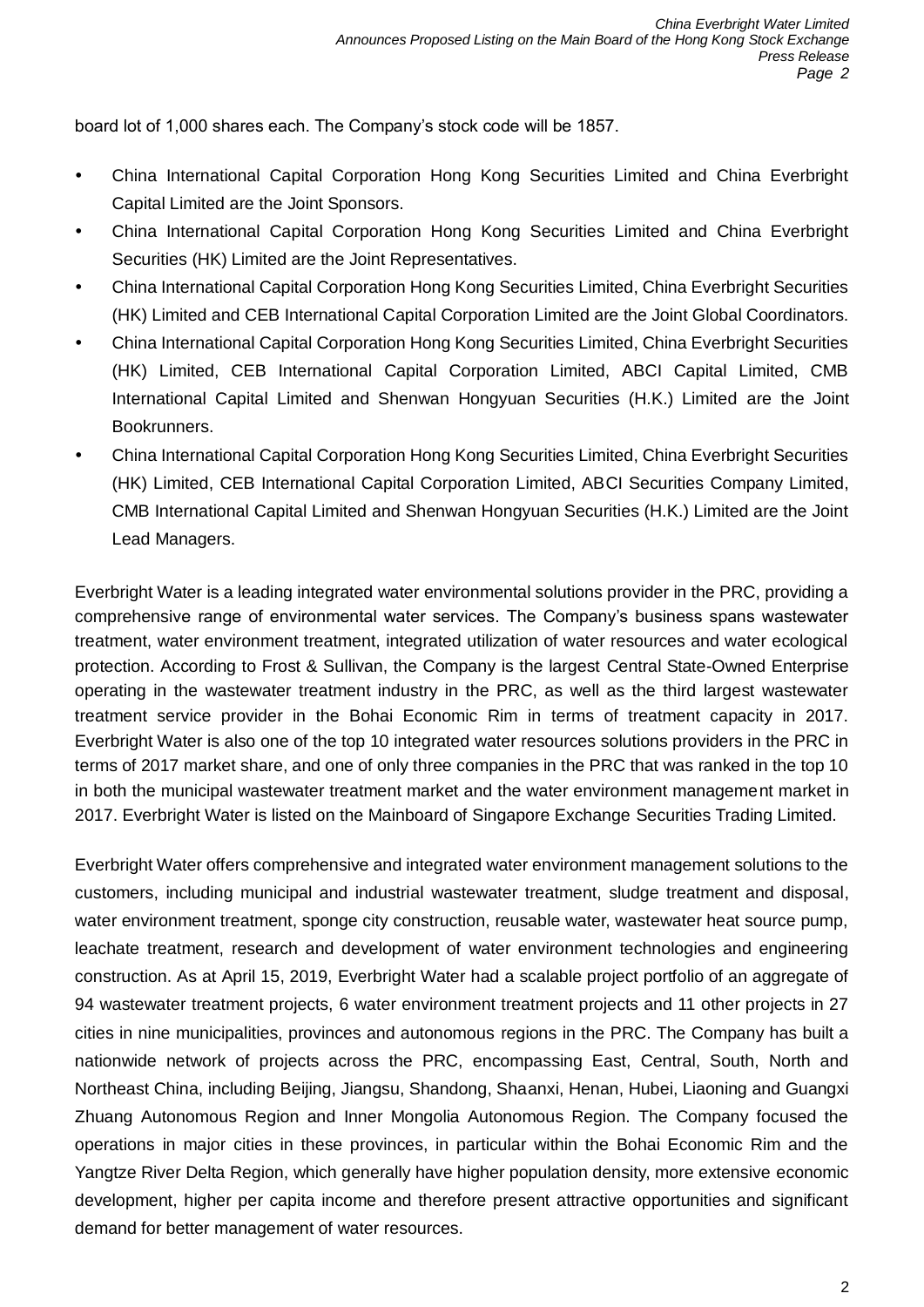Everbright Water has a strong track record of growth in the water industry in the PRC. The Company's total revenue was HK\$2,494.0 million, HK\$3,591.6 million and HK\$4,768.3 million for the years ended December 31, 2016, 2017 and 2018. The Company's gross profit was HK\$905.7 million, HK\$1,230.6 million and HK\$1,623.8 million for the same years respectively. For the same years, the Company's wastewater treatment line of business accounted for 97.6%, 64.9% and 74.7% of the revenue and 96.5%, 78.3% and 75.9% of the gross profit, respectively. According to Frost & Sullivan, from 2015 to 2017, the growth rates of the Company's revenue and net profit were one of the highest as compared with companies listed on the Hong Kong Stock Exchange with a similar business scope of providing water management solutions, and the Company's total assets increased from HK\$14,081.2 million as at December 31, 2016 to HK\$19,584.4 million as at December 31, 2018.

The Company has strong research and development capabilities. The Company has also continuously improved its core technology strength through various means such as in-house research and development, technology import and collaboration with leading academic institutions. The Company had a total of 126 registered patents as at April 15, 2019 in relation to a variety of technologies, including a biological deodorization device, a sludge drying device and a sludge compression machine, etc., and the Company achieved a series of key technological breakthroughs and accomplishments in areas such as biological deodorization systems, low-temperature sludge drying, biological aerated filter, high-efficiency sedimentation tank, ozone catalytic oxidation, non-point source pollution purification treatment, and rainwater treatment systems. Moreover, the Company possesses unparalleled competitive edge and growth prospects founded on the "Everbright" brand. Everbright Water's controlling shareholder, China Everbright International Limited ("CEIL"), is a market leader in the environmental protection industry in China. The parent company of CEIL, China Everbright Group Ltd. ("China Everbright Group"), a large-scale conglomerate among the Fortune Global 500 with a well-recognized brand image, has a diversified business portfolio and an outstanding track record for its business performance with a national presence. As a member of China Everbright Group, Everbright Water has benefited from the reputation, business network and the strong track record of China Everbright Group and CEIL, and has been able to grow in the environmental protection service industry.

**Mr. Wang Tianyi, non-executive director and Chairman of China Everbright Water Limited**, said, "Following the lead of the PRC government's 'One Belt, One Road' strategy, more and more infrastructure investments, including water projects, are encouraged to be deployed and funded to neighboring countries and regions, which allow those players in the water industry to further expand their services to other foreign markets through Public-Private-Partnership and other investment methods. Capitalizing on the Company's strong government relationships, impressive track record, significant project pipeline, strong research and development capabilities, and the recognition of the "Everbright" brand, Everbright Water will take advantage of future trends and directions of the PRC water industry, further enhance core competitiveness, and strengthen the Company's leading position in the water industry in the PRC."

As at December 31, 2018, Everbright Water had a total of 101 projects in the Bohai Economic Rim and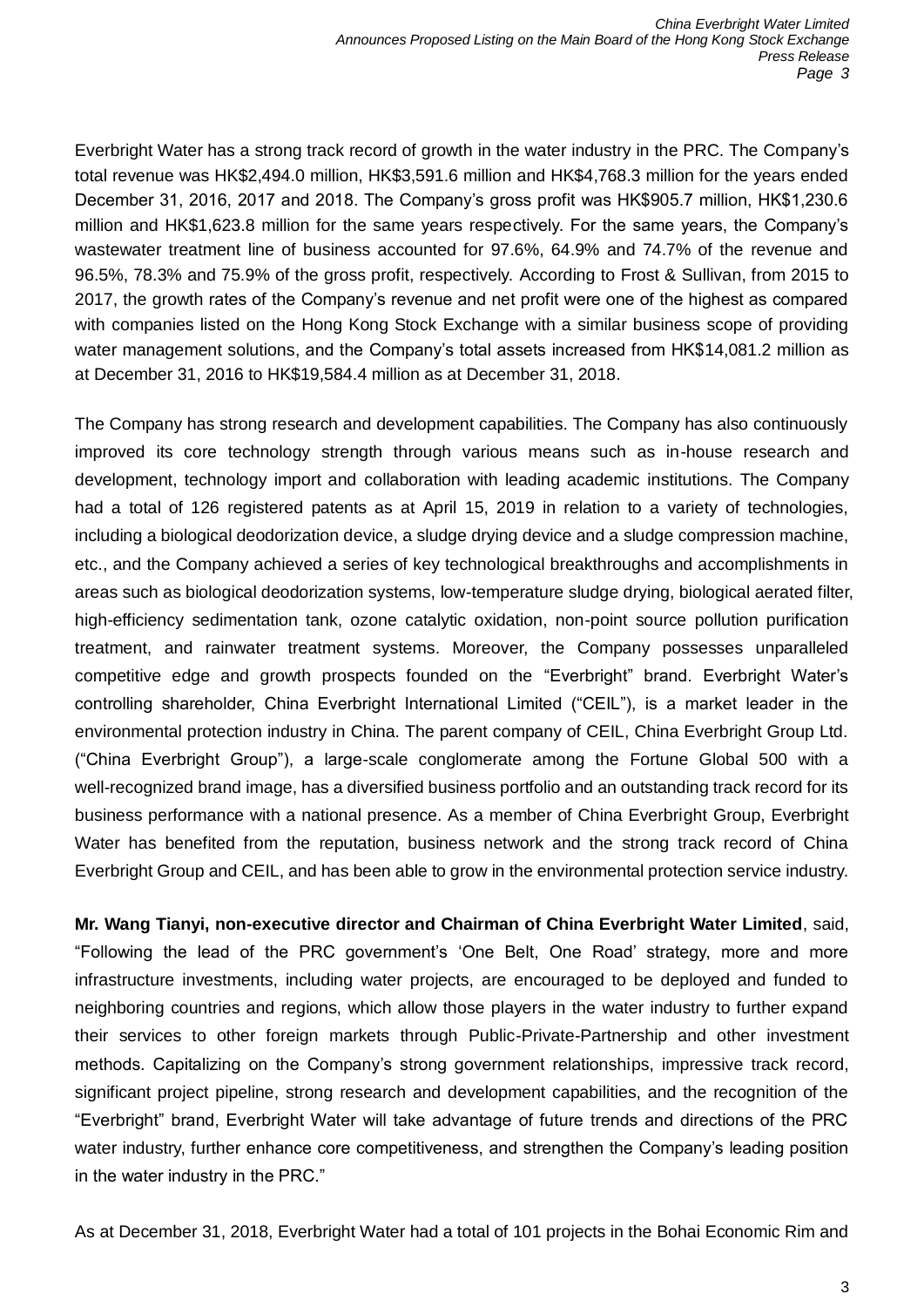the Yangtze River Delta, representing approximately 91.0% of the total number of projects and approximately 93.1% of the total designed wastewater treatment capacity. The Company will continue to strengthen its industry position in the Bohai Economic Rim and the Yangtze River Delta by expanding its business into other cities and counties in Shandong province and Jiangsu province, including Ji'nan, Xinyi and Jiangyin. In addition, the Company will seek to expand its services to other economically developed areas, such as the Guangdong-Hong-Kong-Macau Greater Bay Area, the Pearl River Delta, as well as their surrounding suburban and rural areas. As the PRC government has adopted numerous policies to promote the rapid development of the environmental protection industry, the Company will seize policy opportunities in the PRC water industry, further expand its market share and continue to diversify the project portfolio through organic growth and acquisitions and create synergies between the existing projects.

In light of the increasingly stringent regulations relating to wastewater treatment, Everbright Water intends to continue to focus on enhancing the research and development capabilities in order to strengthen its technical competitiveness. The Company has established a technology center which focuses on the research of applied technologies, and the Company has continuously improved the core technology capability through various means such as in-house research and development, technology import and collaboration with leading academic institutions. The Company established the ESHS system and risk management system in 2016 to ensure compliance with applicable laws and regulations related to health, environment and safety and social responsibility, and controllability of operation risks including finance, market, reputational, operational, construction, regulatory and human resources, to improve the quality and efficiency of the Company's operation and ensure its sustainable and stable development.

**Mr. Wang Tianyi** concluded, "Water shortage is further exacerbated by the PRC's growing demand for water due to increasingly urbanized population, as well as pollution. As a leading integrated water environmental solutions provider in the PRC, Everbright Water will continue to pioneer new service offerings in water industry, enhance the quality and core competitiveness and achieve sustainable development. After the listing, the Company will continue to strengthen the presence in the Bohai Economic Rim and the Yangtze River Delta. Meanwhile, the Company will enhance the core technologies through innovative research and development initiatives to increase the Company's technical competitiveness, improve operational management, and better control operational risks. Everbright Water is ready to make full use of Hong Kong's unique financing platform and its competitive advantages, further improving its capability to create the greatest value for the shareholders."

*- More -*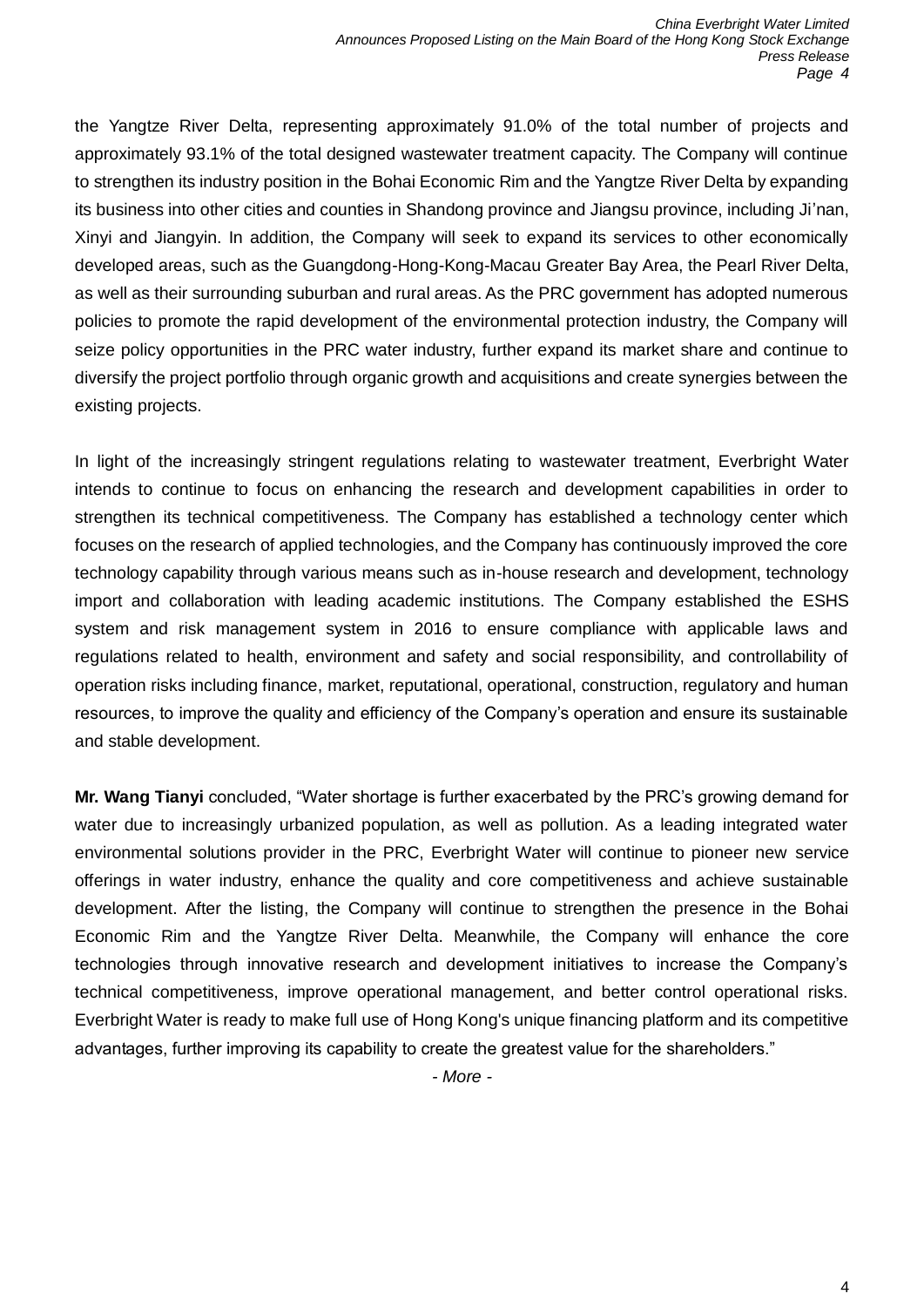## **China Everbright Water Limited** 中國光大水務有限公司

## **Fact Sheet**

| Information on the Global Offering:      |                               |                                                                            |
|------------------------------------------|-------------------------------|----------------------------------------------------------------------------|
| Number of Offer Shares under the         |                               | : 103,970,000 Shares (subject to the Over-allotment Option)                |
| Global Offering                          |                               |                                                                            |
| Number of Hong Kong Offer Shares         |                               | : 10,398,000 Shares (subject to adjustment)                                |
| Number of International Offer Shares     |                               | 93,572,000 Shares (subject to the Over-allotment Option and<br>adjustment) |
| <b>Maximum Offer Price</b>               |                               | HK\$4.35 per Offer Shares, plus brokerage fee of 1%, SFC transaction       |
|                                          |                               | levy of 0.0027% and Stock Exchange trading fee of 0.005% (payable in       |
|                                          |                               | full on application in Hong Kong dollars and subject to refund)            |
| Board Lot                                |                               | 1,000 Shares                                                               |
| <b>Offer Price</b>                       |                               | HK\$2.99 to HK\$4.35                                                       |
| Start of the Hong Kong Public Offering   | ÷.                            | 9:00 a.m., April 24, 2019 (Wednesday)                                      |
| End of the Hong Kong Public Offering     | $\mathcal{I}^{\mathcal{I}}$ . | 12:00 noon, April 29, 2019 (Monday)                                        |
| <b>Expected Price Determination Date</b> |                               | April 29, 2019 (Monday)                                                    |
| Announcement of Allotment Results        |                               | May 7, 2019 (Tuesday)                                                      |
| <b>Expected Listing Date</b>             |                               | May 8, 2019 (Wednesday)                                                    |
| <b>Stock Code</b>                        |                               | 1857                                                                       |
|                                          |                               |                                                                            |

### **Use of Proceeds**

Assuming an Offer Price of HK\$3.67 per Share (being the mid-point of the Offer Price range as stated in the prospectus of the Company) and assuming the over-allotment option is not exercised, the net proceeds from the Global Offering will be approximately HK\$321.6 million (after deducting underwriting commissions, fees and anticipated expenses payable by the Company in connection with the Global Offering). The Company intends to use the net proceeds for the following purposes:

|   | Use of Proceeds:                                                                                                                        | Approximate<br>Amount<br>(HK\$ million) | As a<br>Percentage of<br><b>Total Amount</b> |
|---|-----------------------------------------------------------------------------------------------------------------------------------------|-----------------------------------------|----------------------------------------------|
| ⋗ | Expanding the market share in the PRC water industry and<br>diversifying the project portfolio and creating synergies                   | 273.3                                   | 85%                                          |
| ⋗ | Enhancing the core technologies through innovative research<br>and development initiatives and acquisitions of advanced<br>technologies | 32.2                                    | 10%                                          |
| ≻ | Working capital and other general corporate purposes                                                                                    | 16.1                                    | 5%                                           |